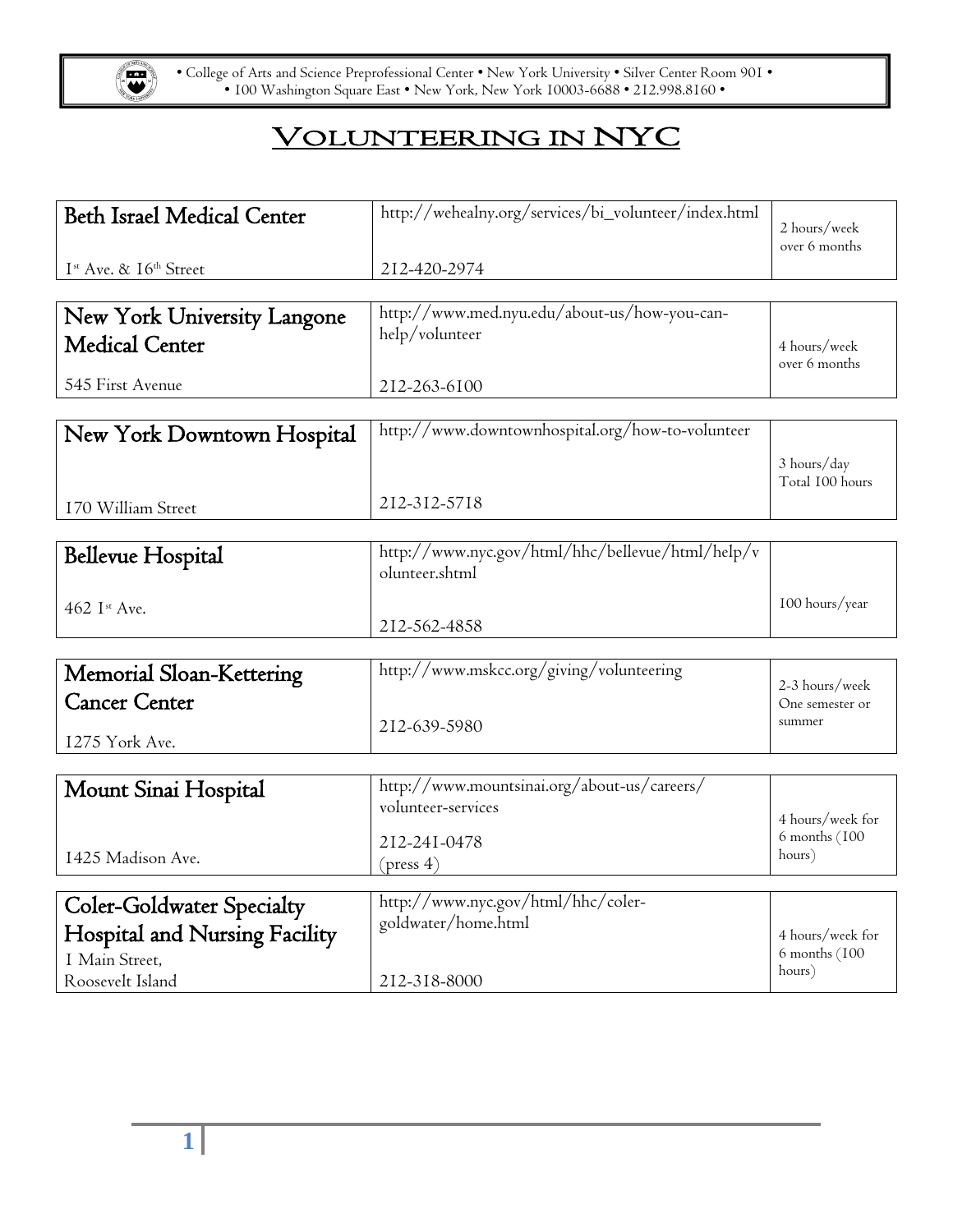

• College of Arts and Science Preprofessional Center • New York University • Silver Center Room 901 • • 100 Washington Square East • New York, New York 10003-6688 • 212.998.8160 •

## VOLUNTEERING IN NYC

| Lenox Hill Hospital/<br>Manhattan Eye, Ear & Throat<br>Hospital | http://www.lenoxhillhospital.org/how.aspx?id=86 | 3 hours/day or<br>2 hours/night<br>Total= $60$<br>hours/6 months |
|-----------------------------------------------------------------|-------------------------------------------------|------------------------------------------------------------------|
| $100$ E. $77th$ Street                                          | 212-434-2600                                    |                                                                  |

| Hospital for Special Surgery   | http://www.hss.edu/volunteer-in-new-york-city.asp              | $150$ hours/6                              |
|--------------------------------|----------------------------------------------------------------|--------------------------------------------|
| 535 E. 70 <sup>th</sup> Street | 212-606-1288                                                   | months<br>$Summer = 100$<br>hours/2 months |
| Hospital for Joint Diseases    | http://hjd.med.nyu.edu/about-us/how-you-can-<br>help/volunteer | 50-100                                     |
| 301 E. 17 <sup>th</sup> Street | 212-598-6020                                                   | hours/year                                 |

| New York Eye and Ear                | http://www.nyee.edu/volunteer-services.html |                         |
|-------------------------------------|---------------------------------------------|-------------------------|
| Infirmary<br>$310$ E. $14th$ Street | 212-979-4462                                | $100$ hours/3<br>months |
|                                     |                                             | commitment              |

| New York Foundling Hospital | http://www.nyfoundling.org/get-involved/become-a-<br>volunteer | 2-3 hours/week<br>One semester or |
|-----------------------------|----------------------------------------------------------------|-----------------------------------|
| 590 Avenue of the Americas  | 212-886-4002                                                   | summer                            |

| (Cornell, Columbia, Morgan Stanley<br>150 hours/year | New York Presbyterian      | http://nyp.org/volunteer/index.html |  |
|------------------------------------------------------|----------------------------|-------------------------------------|--|
|                                                      |                            |                                     |  |
|                                                      | Children's Hospital, etc.) |                                     |  |
| 525 E. 68 <sup>th</sup> Street<br>212-746-4396       |                            |                                     |  |

| Gouverneur Healthcare Services | http://www.nyc.gov/html/hhc/gouverneur/html/abo<br>ut/volunteer.shtml | 150 hours |
|--------------------------------|-----------------------------------------------------------------------|-----------|
| 227 Madison Street             | 212-238-7855                                                          |           |

| St. Luke's/Roosevelt Hospitals                                                                                                  | http://www.wehealny.org/services/slr_volunteer/inde<br>x.asp | 150 hours/year |
|---------------------------------------------------------------------------------------------------------------------------------|--------------------------------------------------------------|----------------|
| Roosevelt Hospital $1000 10^{\text{th}}$ Ave (59th St) 212-523-7155<br>St. Luke's IIII Amsterdam Ave (114th St.)   212-523-2188 |                                                              |                |